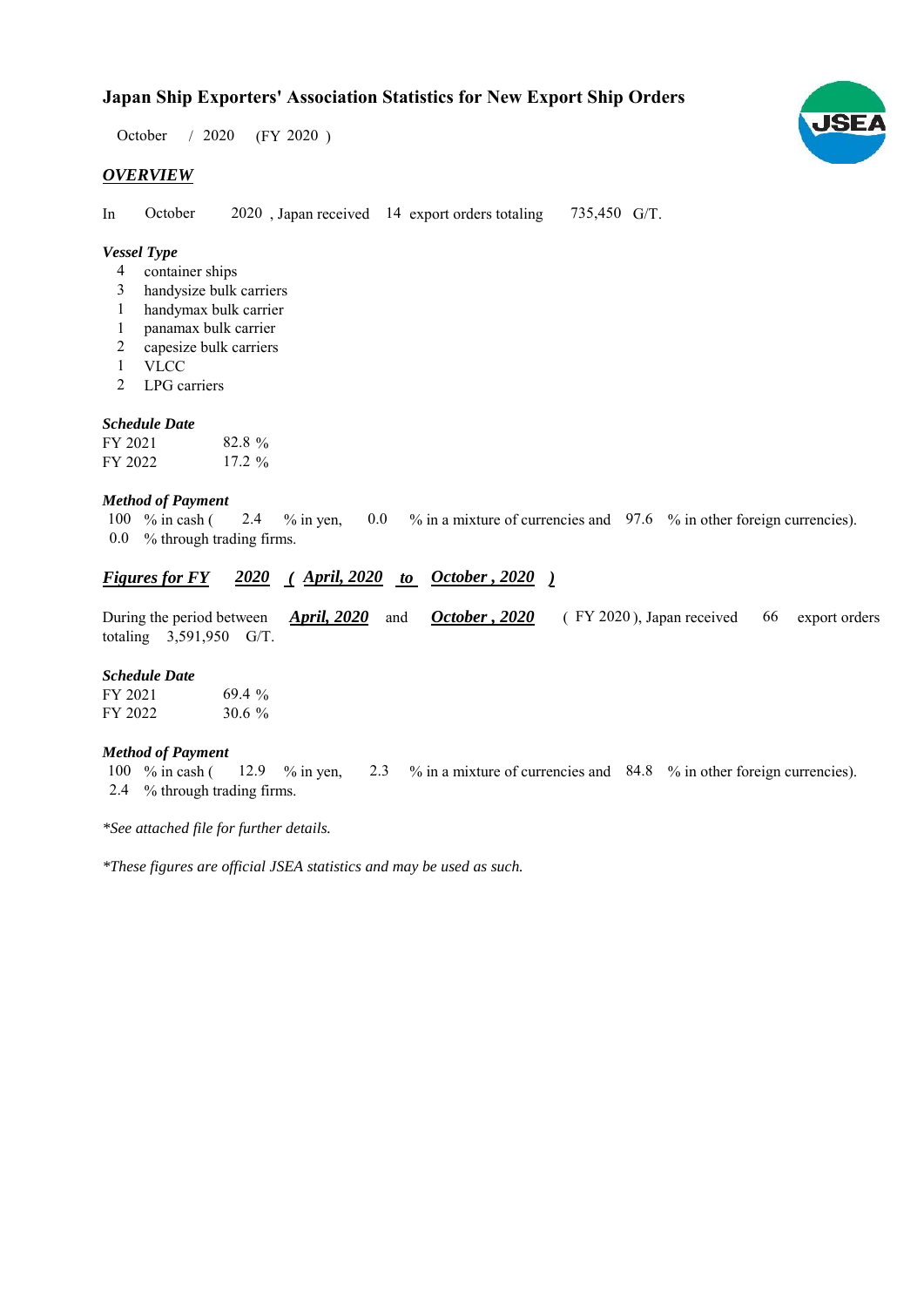# New Export Orders Placed in October 2020 (FY 2020) Based on Fiscal Year

JSEA (November 2020)

| Description             | Apr 19 to Mar 20 |           | Apr $20$ to June $20$ |         | July 2020 |         | August 2020 |          | September 2020  |         | October 2020 |         | Apr $20$ to Oct $20$ |           | Jan 20 to Oct 20 |           |
|-------------------------|------------------|-----------|-----------------------|---------|-----------|---------|-------------|----------|-----------------|---------|--------------|---------|----------------------|-----------|------------------|-----------|
|                         | No.              | G/T       | No.                   | G/T     | No.       | G/T     | No.         | G/T      | No.             | G/T     | No.          | G/T     | No.                  | G/T       | No.              | G/T       |
| General Cargos          |                  | 604.920   |                       | 253,150 |           | 239,050 |             | 141,900  |                 |         |              | 187,650 | 13                   | 821,750   |                  | 1,102,200 |
| <b>Bulk Carriers</b>    | 146              | 6,590,050 | 12                    | 433,300 |           | 180,000 |             | 413,500  | 10 <sup>1</sup> | 491,000 |              | 329,800 | 38                   | 1,847,600 |                  | 3,239,150 |
| Tankers                 | 24               | ,258,026  |                       | 181,400 |           | 50,700  |             | 24,000   |                 | 448,500 |              | 218,000 | 15                   | 922,600   |                  | 1,323,800 |
| Combined Carriers       |                  |           |                       |         |           |         |             |          |                 |         |              |         |                      |           |                  |           |
| Others                  |                  |           |                       |         |           |         |             | $\Omega$ |                 |         |              |         |                      |           |                  |           |
| Total                   | 183              | 8,452,996 | 19                    | 867,850 |           | 469,750 |             | 579,400  | 16 <sup>1</sup> | 939,500 | 14           | 735,450 | <b>66</b>            | 3,591,950 | 113              | 5,665,150 |
| $FY 2020 / FY 2019$ (%) |                  | $*79.1$   |                       | 43.6    |           | 84.4    |             | 104.6    |                 | 111.3   |              | 88.1    |                      | 75.1      |                  | ** $75.0$ |
| In CGT                  |                  | 3,720,531 |                       | 411,844 |           | 226,255 |             | 246,279  |                 | 374,431 |              | 325,448 |                      | 1,584,257 |                  | 2,555,493 |

*Figures for shipbuilding orders of 500 G/T and over for export as steel vessels placed with JSEA members are covered.*

\*FY 2019/FY2018

\*\*Calendar Year 2020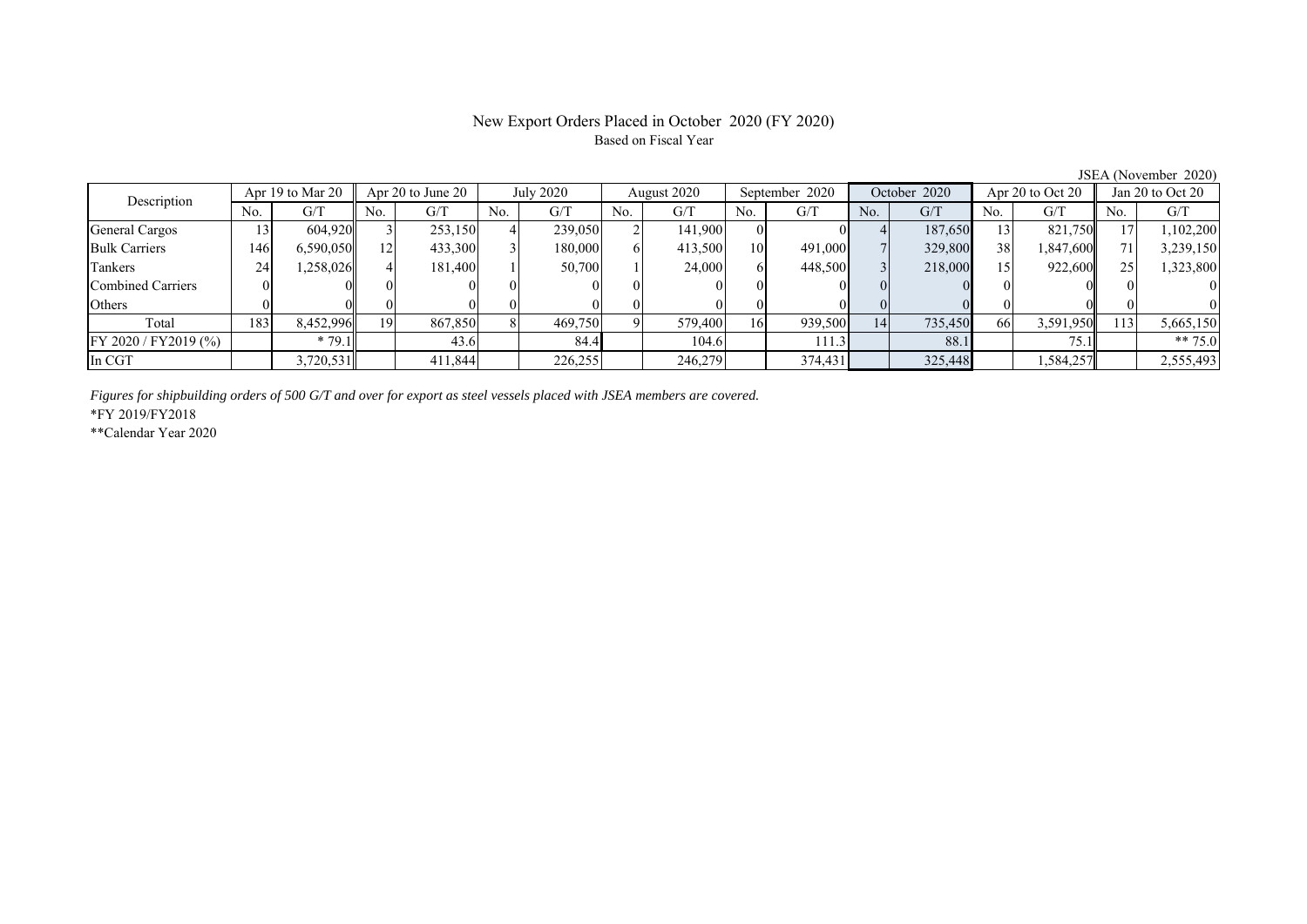## Export Ships Delivered in October 2020 (FY 2020) Based on Fiscal Year

No. G/T No. G/T No. G/T No. G/T No. G/T No. G/T No. G/T No. G/T General Cargos | 17 | 1,548,302 || 0 | 0 | 0 | 0 | 0 | 0 | 0 | 0 | 0 | 13 | 65,060 | 2 | 49,334 5 | 114,394 || 8 | 1 Bulk Carriers 207 9,193,470 68 3,055,718 9 341,444 9 460,441 12 598,917 15 562,543 113 5,019,063 182 8,326,352 Tankers | 58| 4,014,301|| 11| 535,818| 4| 111,038| 1| 60,435| 1| 29,462| 4| 102,551| 21| 839,304|| 36| 1,654,220 Combined Carriers 0 0 0 0 0 0 0 0 0 0 0 0 0 0 0 0 Others 0 0 0 0 0 0 0 0 0 0 0 0 0 0 0 0 Total 282 14,756,073 79 3,591,536 13 452,482 10 520,876 16 693,439 21 714,428 139 5,972,761 226 10,150,940 FY 2020 / FY2019 (%) \* 133.5 95.7 41.6 45.4 53.7 35.9 64.5 \*\* 82.1 In CGT | | 6,607,661 | | 1,576,460 | | 250,215 | | 210,531 | | 301,688 | | 371,608 | | 2,710,502 || | 4,499,909 Description Apr 19 to Mar 20 Apr 20 to June 20 July 2020 August 2020 September 2020 October 2020 Apr 20 to Oct 20 Jan 20 to Oct 20

*Deliveries of new shipbuilding orders of 500 G/T and over for export as steel vessels placed with JSEA members are covered.*

\*FY 2019/FY2018

\*\*Calendar Year 2020

JSEA (November 2020)